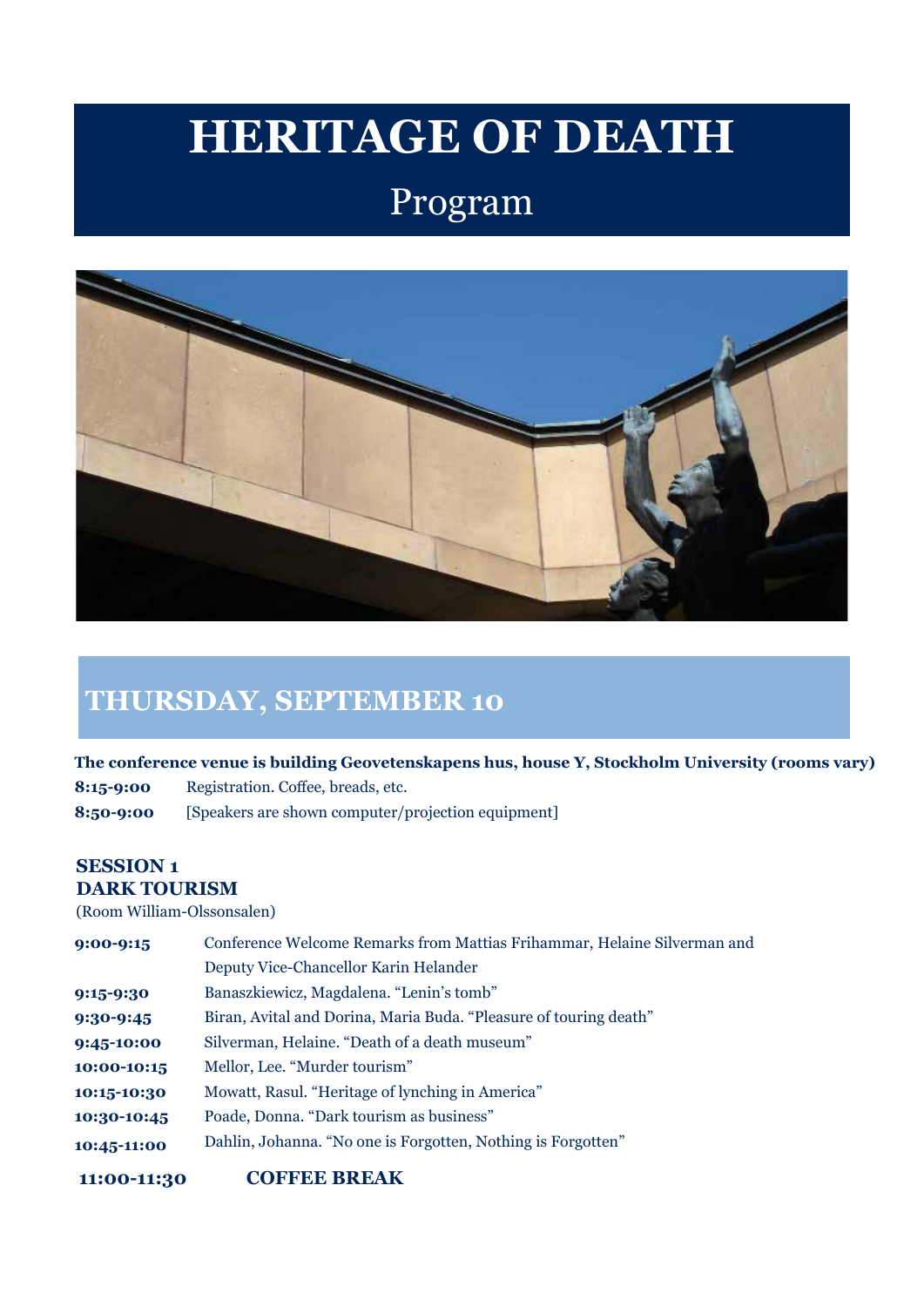#### **SESSION 2A MEMORIALS, EPIC DEATH AND POLITICAL CONTEXTS**

(Room William-Olssonsalen)

| 11:30-11:45 | Sloane, David. "Death everywhere"                                     |
|-------------|-----------------------------------------------------------------------|
| 11:45-12:00 | Krohn Andersson, Fredrik. "Heritagization of nuclear power"           |
| 12:00-12:15 | Friedrich, Mona. "Genocide memorials in Rwanda"                       |
| 12:15-12:30 | Lebel, Udi. "Terror victims, national pantheon, death stratification" |
| 12:30-12:45 | Vanraepenbusch, Karla. "German WWI monuments in Belgian cemeteries"   |
| 12:45-1:00  | Caldas, Roberta. "Victims of the Berlin Wall"                         |

#### **SESSION 2B NEW PERSPECTIVES**

| (Room Y <sub>10</sub> ) |                                                                                    |
|-------------------------|------------------------------------------------------------------------------------|
| 11:30-11:45             | Thomas, Helen. "Islands of death and the sea as cemetery"                          |
| 11:45-12:00             | Reimers, Eva. "Living (and the) dead cemeteries as affective spaces"               |
| 12:00-12:15             | Anthony, Sian. "Unearthing uncomfortable heritage"                                 |
| 12:15-12:30             | Sim, Jack and Maclean, Hilda. "Sharing the cemetery tourism landscape"             |
| 12:30-12:45             | Mornvik, Terese. "Le Mort: everyday associations and mortality"                    |
| 12:45-1:00              | Wang, Yi-Wen and Pendlebury, John. "1933 Building, Shanghai: Killing, Consumption" |

#### **1:00-2:30 LUNCH**

At restaurant "Lantis" in Allhuset, in campus area (see map in conference bag). Use the meal ticket in the conference bag.

#### **SESSION 3A MEMORIALS, EPIC DEATH AND POLITICAL CONTEXTS** *continued*

| $2:30 - 2:45$ | Comer, Margaret. "Heritage of repression in Russia since 1991"                                     |
|---------------|----------------------------------------------------------------------------------------------------|
| 2:45-3:00     | Huang, Shu-Mei. "Decommissioned prisons in East Asia"                                              |
| 3:00-3:15     | Mason, David. "At the shrine of the fallen - heritage values and the 'Digger' legend in Australia" |
| 3:15-3:30     | Whitaker, Anne-Maree. "Australia's 1798 Memorial"                                                  |

## **SESSION 3B**

#### **RELIGION AND EMOTION**

| (Room Y <sub>10</sub> ) |                                                                             |
|-------------------------|-----------------------------------------------------------------------------|
| 2:30 -2:45              | Pantazatos, Andreas. "Heritage objects and death"                           |
| 2:45-3:00               | Wangefelt, Helena. "Instrumentalising death: Christian relics used, reused" |
| $3:00 - 3:15$           | Sinha, Amita. "Death as spectacle"                                          |
| 3:15-3:30               | Wahlstrom, Maria. "Aesthetics and ethics of mourning in literary works"     |
|                         |                                                                             |

#### **3:30-3:45 COFFEE BREAK**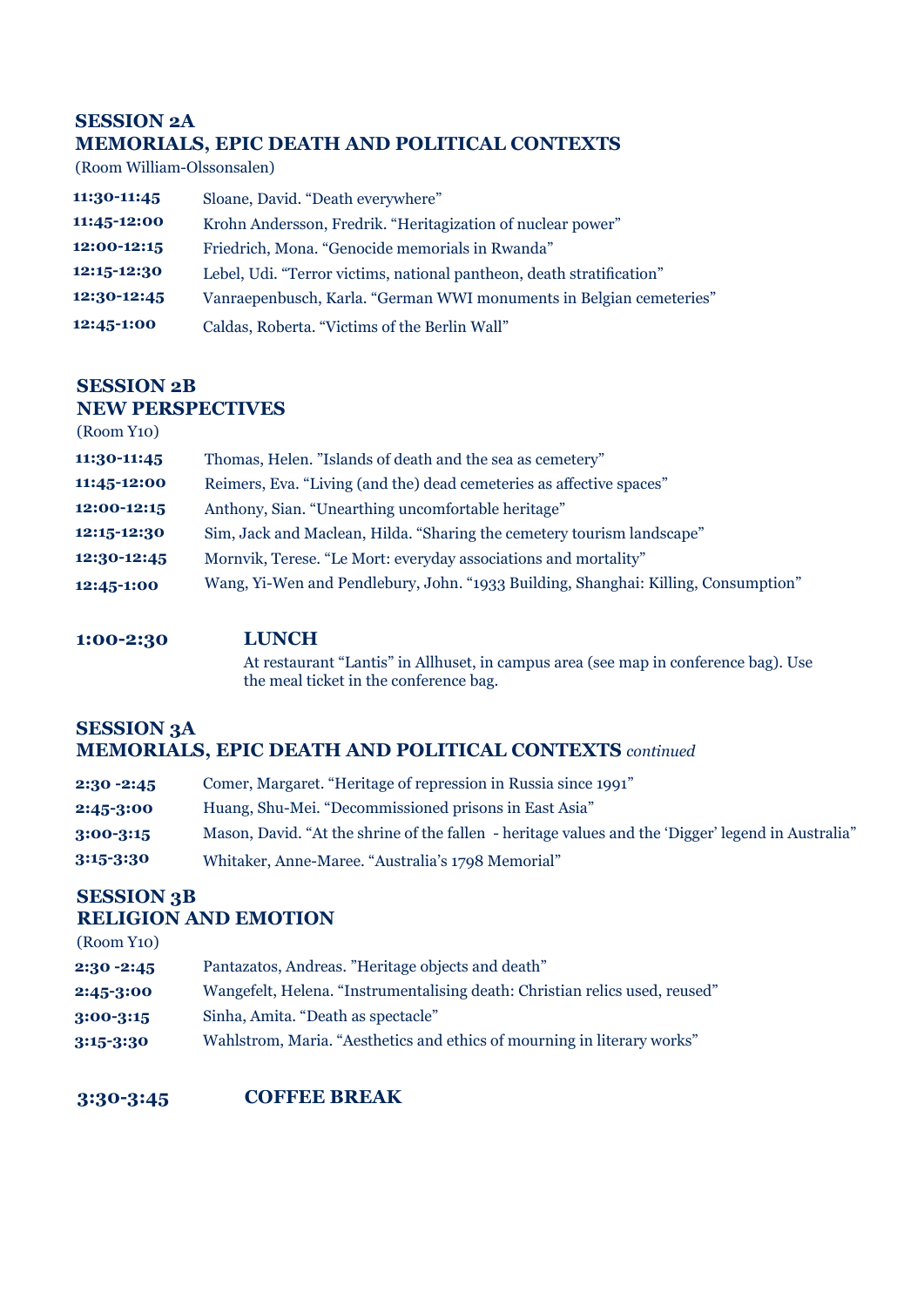#### **SESSION 4 CEMETERIES**

(Room William-Olssonsalen)

| $3:45 - 4:00$ | Basmaji, Marwan. "Vertical park cemetery in Jerusalem"       |
|---------------|--------------------------------------------------------------|
| $4:00 - 4:15$ | Doyle, Siobhán. "Commodification of the cemetery"            |
| $4:15 - 4:30$ | Rugg, Julie. "Locating the deadly in the Victorian cemetery" |

#### **4:30-5:00 COFFEE BREAK**

**5:00-6:00 KEYNOTE TALK BY MIKE ROBINSON** 6:00-7:00 Transfer to City Hall **7:00 p.m. RECEPTION AT CITY HALL**

## **FRIDAY, SEPTEMBER 11**

(All sessions are in Room William-Olssonsalen) **8:30-9:00** Coffee, bread, etc.

#### **SESSION 4** (*continued from Thursday)* **CEMETERIES**

| $9:00 - 9:15$ | Baptist, Karen Wilson. "Legacy of Warriston Cemetery, Edinburgh, Scotland"  |
|---------------|-----------------------------------------------------------------------------|
| 9:15-9:30     | Tuulik, Tiina. "Estonian historical cemeteries and cemetery culture change" |
| 9:30-9:45     | Silvén, Eva. "Decorated graves: private or public space"                    |
| 9:45-10:00    | Nolin, Catharina. "Framing children's sections in cemeteries"               |

#### **10:00-10:15 SESSION BREAK**

|             | 10:15-10:30 Assimakópulos, Anastasia. "Mapuche cemeteries as national monuments, Chile" |
|-------------|-----------------------------------------------------------------------------------------|
|             | 10:30-10:45 Leach, Sara Amy. "Memorialization in U.S. cemeteries: Civil War origins"    |
|             | <b>10:45-11:00</b> Petersson, Anna. "Urban cemetery animals"                            |
| 11:00-11:15 | Rothstein, Karla. "New urban mortuary practices"                                        |

#### **11:15-11:30 COFFEE BREAK**